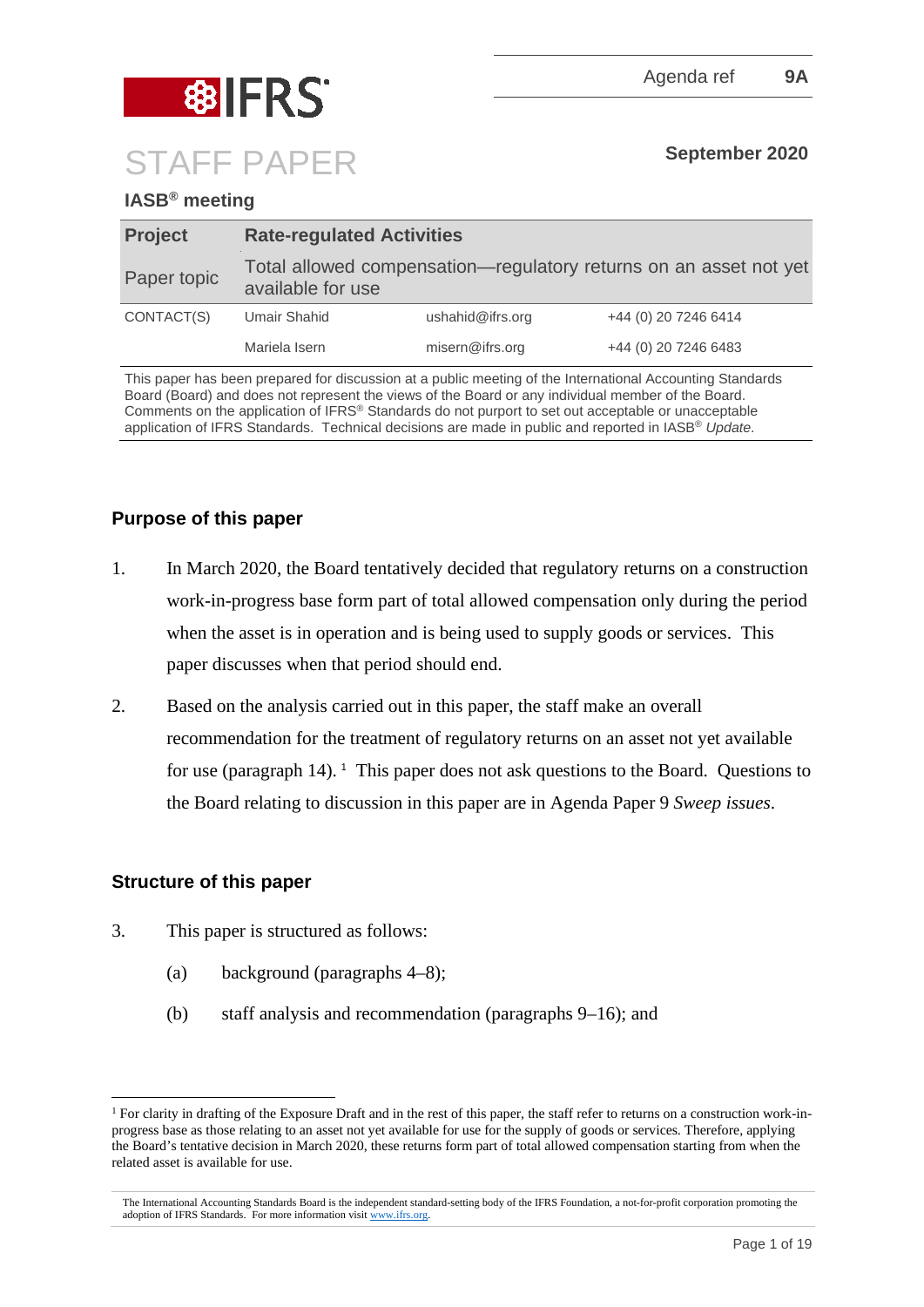(c) appendices that include numerical examples for regulatory returns on an asset not yet available for use that are included in the regulated rates charged to customers during the operating period of the asset and during the construction period of the asset.

#### **Background**

- 4. Total allowed compensation for goods or services supplied is the full amount of compensation for goods or services supplied that a regulatory agreement entitles an entity to charge customers through the regulated rates in either the period when the entity supplies those goods or services, or a different period. If part of the total allowed compensation for goods or services supplied in one period is charged to customers through the regulated rates for goods or services supplied in a different period (and thus recognised as revenue in a different period by applying IFRS 15), a difference in timing arises and consequently, the regulatory agreement creates a regulatory asset or regulatory liability.
- 5. Table 1 summarises the Board's tentative decisions on how an entity would determine whether components included in the regulated rates charged to customers in a period, and hence included in the revenue recognised in the period—are components of total allowed compensation for goods or services supplied in the same period, or for goods or services supplied in a different period—and thus whether those components affect profit in the same period or a different period: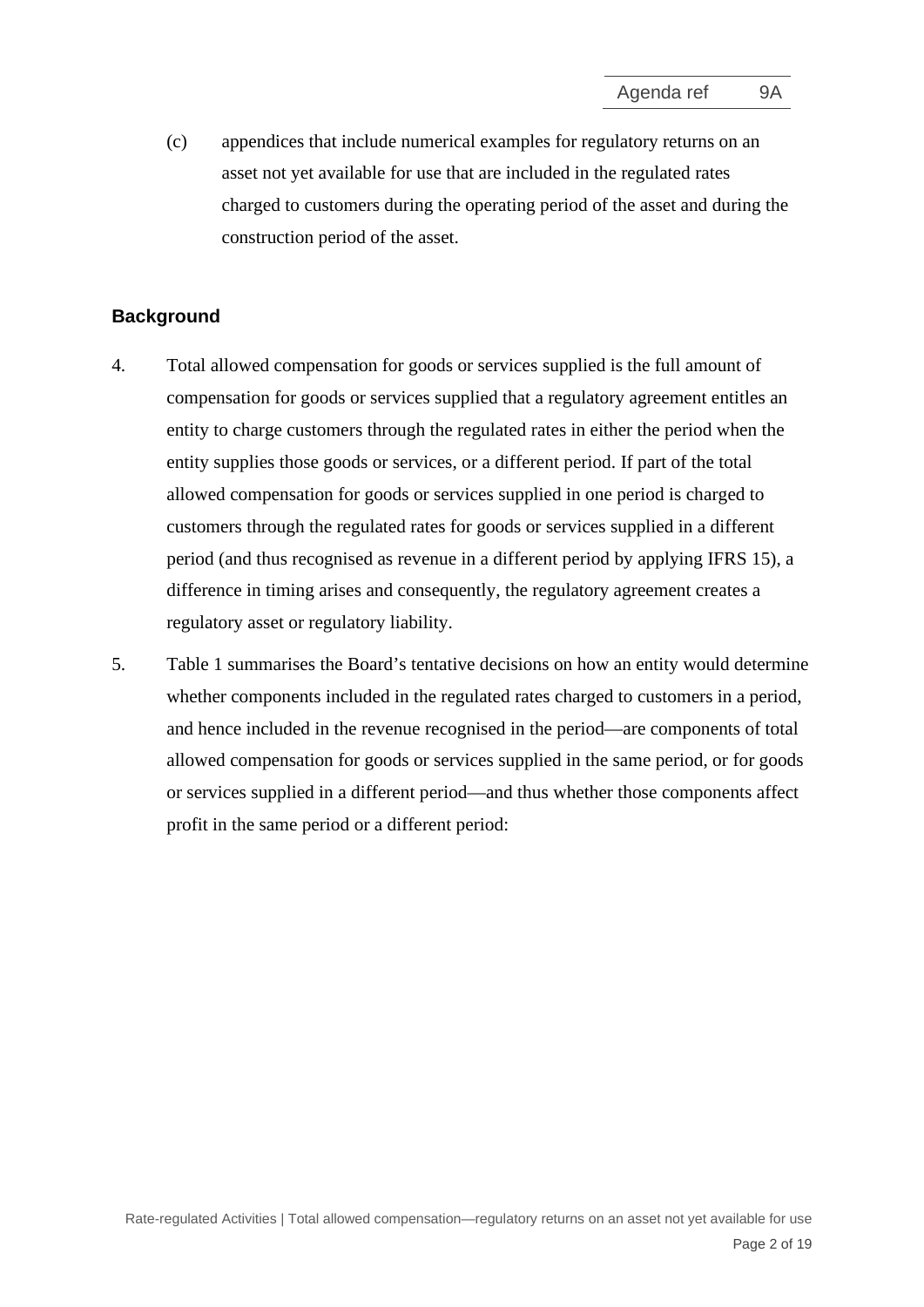| Table 1-Components included in regulated rate                               |                                                                                                                                                                                                                  |  |  |  |  |  |
|-----------------------------------------------------------------------------|------------------------------------------------------------------------------------------------------------------------------------------------------------------------------------------------------------------|--|--|--|--|--|
| Component                                                                   | When the component affects profit or loss                                                                                                                                                                        |  |  |  |  |  |
| Amount to recover allowable<br>expenses less chargeable income              | In the period when an entity recognises the<br>expense or income applying IFRS Standards                                                                                                                         |  |  |  |  |  |
| Any component of target profit not<br>listed below                          | In the period when the regulatory agreement<br>entitles an entity to add that component in<br>determining a regulated rate for goods or<br>services supplied in that period                                      |  |  |  |  |  |
| Margin on allowable expenses                                                | In the period when an entity recognises the<br>expense applying IFRS Standards                                                                                                                                   |  |  |  |  |  |
| All regulatory returns, except those on<br>assets not yet available for use | In the period when the regulatory agreement<br>entitles an entity to add that return in<br>determining a regulated rate for goods or<br>services supplied in that period                                         |  |  |  |  |  |
| Regulatory returns on assets not yet<br>available for use                   | Staff recommendation (paragraph 14): Only<br>once the asset is available for use and then<br>over the remaining periods in which the<br>carrying amount of the asset is recovered<br>through the regulated rates |  |  |  |  |  |
| Performance incentives (ie bonuses or<br>penalties)                         | In the period in which an entity provides the<br>performance that gives rise to the incentive                                                                                                                    |  |  |  |  |  |
| Regulatory interest income and<br>regulatory interest expense               | As the discount unwinds until recovery of<br>the regulatory asset or fulfilment of the<br>regulatory liability                                                                                                   |  |  |  |  |  |

6. Paragraphs BC96–BC99 of the staff's latest draft of the Basis for Conclusions to

accompany the forthcoming Exposure Draft *Regulatory Assets and Regulatory* 

*Liabilities* state [commentary in footnotes and **emphasis** added]:

- BC96 Regulatory agreements may provide entities with regulatory returns on a base containing a balance relating to an asset not yet available for use for the supply of goods or services to customers. The Board found two approaches commonly used by regulatory agreements for regulatory returns on such balances:
	- (a) under the first approach, those regulatory returns accumulate while the asset is not yet available for use and are included in the regulated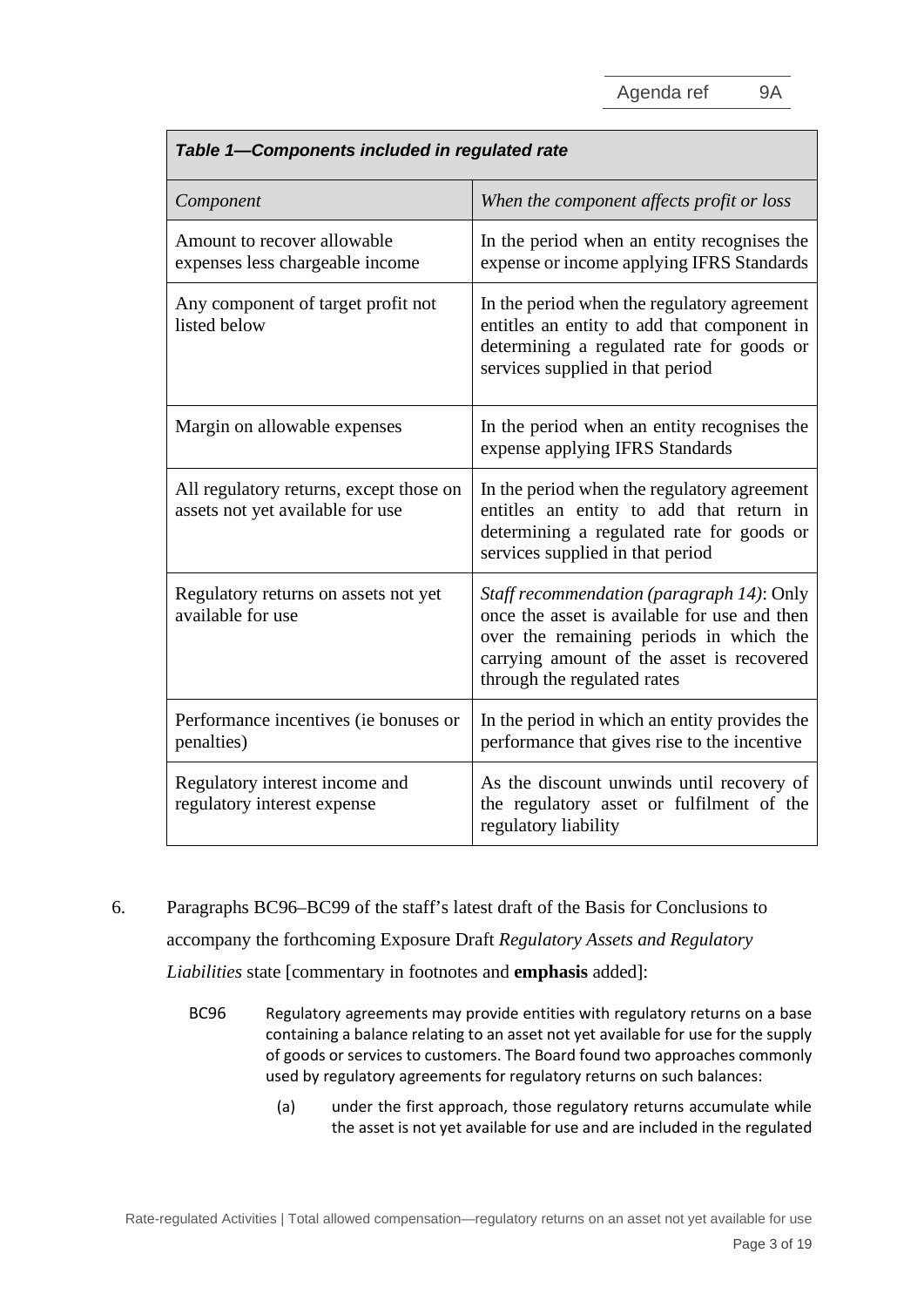rates charged to customers only once the asset is available for use (paragraph BC97)<sup>[2](#page-3-0)</sup>; but

- (b) under the second approach, those regulatory returns are included in the regulated rates charged to customers during periods when the asset is not yet available for use (paragraphs BC98–BC100).
- BC97 When the regulatory agreement uses the first approach, the Board's proposed treatment for target profit in paragraph B10 of the Exposure Draft would result in those returns forming part of total allowed compensation once the asset is available for use.<sup>[3](#page-3-1)</sup> The Board considers that outcome appropriate because it is aligned with the principle underlying the model.<sup>[4](#page-3-2)</sup>
- BC98 When the regulatory agreement uses the second approach, the Board's proposed treatment for target profit would, if applied, result in those regulatory returns forming part of total allowed compensation for goods or services supplied when the asset is not yet available for use. The Board considers such an outcome inappropriate because it:
	- (a) would contradict the model's principle in paragraph BC30—no goods or services are being supplied using that asset before it is available for use; [5](#page-3-3) and
	- (b) could result in lack of comparability between entities, or within the same entity, if some regulatory agreements use the first approach and others use the second approach.
- BC99 Thus, for consistency with the principle underlying the model (paragraph BC30) and regardless of whether the regulatory agreement uses the first approach or the second approach, the Board proposes that regulatory returns on a balance relating to an asset not yet available for use form part of total allowed compensation for goods or services supplied **once the asset is available for use** (paragraph B15 of the Exposure Draft). Thus, if the regulatory agreement uses the second approach, a regulatory liability would arise for these returns during the period when the asset is not yet available for use.
- 7. The Board tentatively decided at its meeting in [March 2020](https://www.ifrs.org/news-and-events/updates/iasb-updates/march-2020/) to propose the approach described in paragraph BC99. That approach specifies the beginning of the period when those returns form part of total allowed compensation for goods or services supplied.

Rate-regulated Activities | Total allowed compensation—regulatory returns on an asset not yet available for use

<span id="page-3-0"></span><sup>2</sup> This approach is commonly referred to as an 'allowance for funds used during construction' or 'AFUDC'.

<span id="page-3-1"></span><sup>&</sup>lt;sup>3</sup> Paragraph B10 of the Exposure Draft states: Target profit that a regulatory agreement entitles an entity to add in

determining a regulated rate for goods or services supplied in a period forms part of total allowed compensation for goods or services supplied in the same period, unless this section specifies a different treatment.

<span id="page-3-2"></span><sup>&</sup>lt;sup>4</sup> Staff note: The principle underlying the model is that an entity should reflect the total allowed compensation for goods or services supplied as part of its reported financial performance for the period in which those goods or services are supplied. <sup>5</sup> The model's principle is that an entity shall reflect the total allowed compensation for goods or services supplied as part of

<span id="page-3-3"></span>its reported financial performance for the period in which those goods or services are supplied.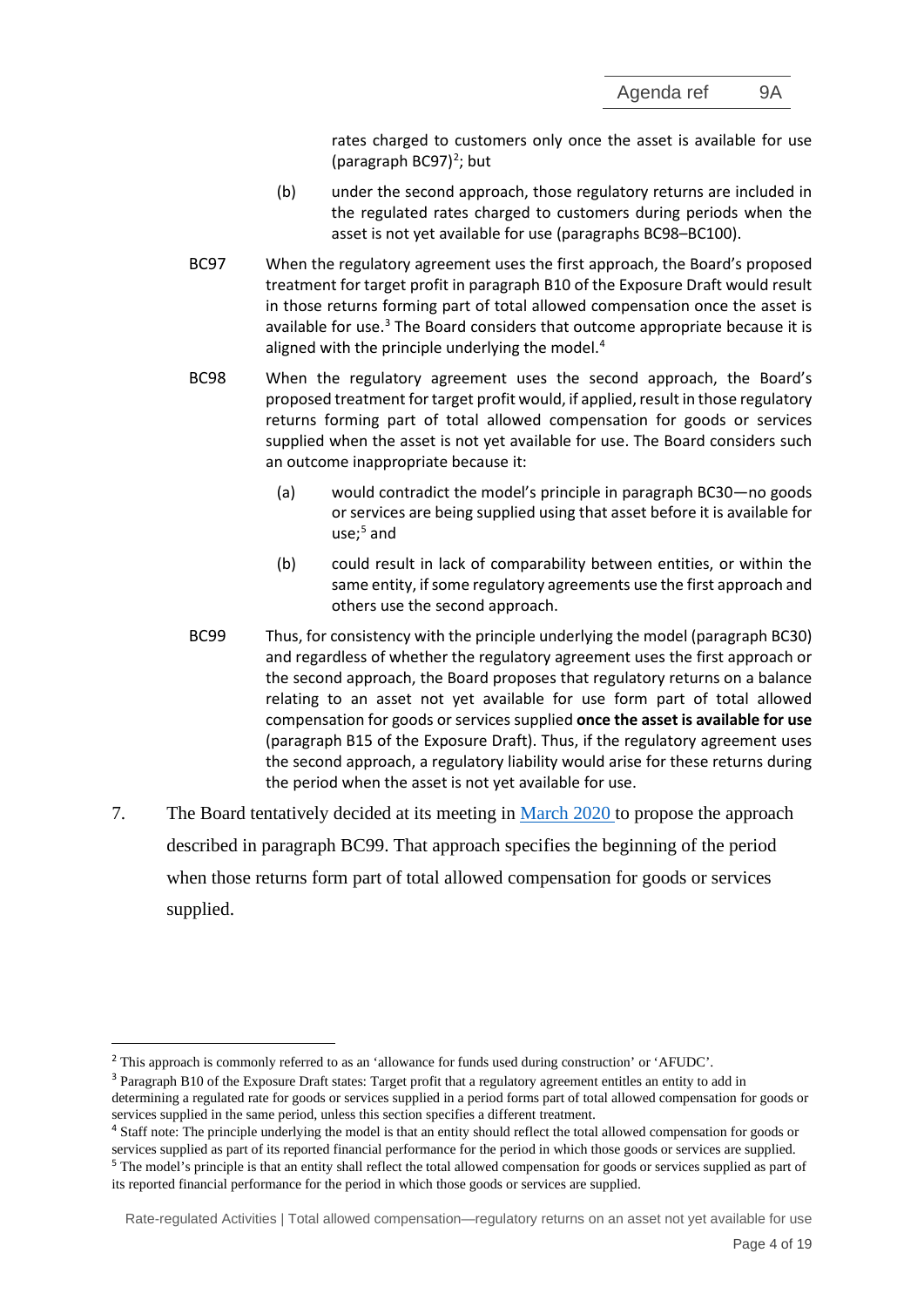- 8. This paper analyses when that period should end. The staff's recommendation is captured in paragraph BC100 of the draft Basis for Conclusions, together with arguments for and against it [**emphasis** added]:
	- BC100 The Board also proposes that those regulatory returns on a balance relating to an asset not yet available for use form part of total allowed compensation for goods or services supplied **over the remaining periods in which the asset is recovered through the regulated rates**, once the asset is available for use. This proposal could be inconsistent with the principle underlying the model if the last of those periods does not end at the same time as the asset's useful life determined by applying IFRS Standards. Nevertheless, the Board considers this proposal appropriate on cost-benefit grounds because:
		- (a) it would apply consistently regardless of the approach the regulatory agreement uses.
		- (b) if the regulatory agreement uses the first approach, the regulatory returns would form part of total allowed compensation for goods or services supplied in the same period as when those returns are included in the regulated rates (paragraph BC97) and, thus, there would be no need to allocate those regulatory returns to a different period.
		- (c) if the regulatory agreement uses the second approach, allocating regulatory returns accumulated before the asset is available for use would be less complex if they are allocated over the remaining periods in which the asset is recovered through the regulated rates rather than over the asset's remaining useful life. Allocation over the remaining useful life could be particularly complex if assets, or components of assets, have various useful lives.

# **Staff analysis and recommendation**

- 9. The issue discussed in this paper arises only if the regulatory agreement uses the second approach discussed in paragraph BC96(b) of the draft Basis for Conclusions. That is because only the second approach allows an entity to charge customers a regulatory return on an asset before the asset is available for use.
- 10. The first approach (AFUDC) accumulates the returns on an asset before it is available for use but does not entitle the entity to start charging those returns to customers until the asset is available for use. The outcome of applying the Board's tentative decisions for target profit (row 2 of Table 1) to the first approach is captured by paragraph BC97 of the draft Basis for Conclusions. This outcome is also illustrated in Appendix A, which demonstrates that these regulatory returns form part of total allowed compensation for goods or services supplied over the period in which the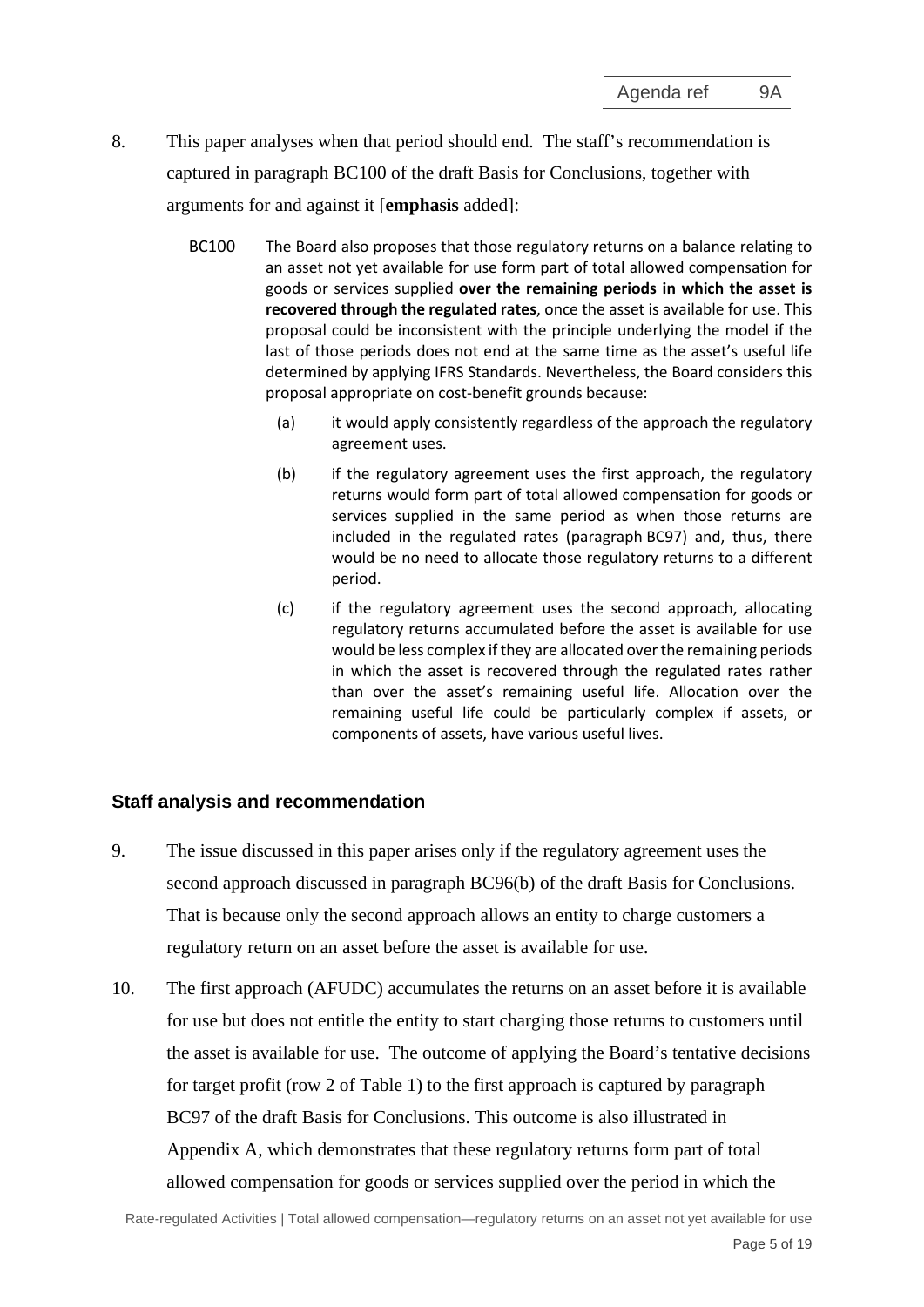corresponding asset is recovered through the regulated rates (ie the regulatory life of the asset).

- <span id="page-5-0"></span>11. When the regulatory agreement applies the second approach, staff considered two potential requirements for **the period** over which those regulatory returns should form part of total allowed compensation for goods or serviced supplied:
	- (a) the remaining period in which the asset is recovered through the regulated rates, once the asset is available for use (**Potential Requirement 1**); or
	- (b) the asset's useful life determined by applying IFRS Standards (ie for purposes of determining the depreciation or amortisation period) (**Potential Requirement 2**).
- 12. The two periods (in subparagraphs (a) and (b) of paragraph 11) may be the same, in which case both potential requirements 1 and 2 would lead to the same answer.
- 13. Appendix B presents an example of applying each potential requirement in paragraph [11](#page-5-0) if the regulatory agreement applies the second approach described in paragraph BC96.

# *Staff recommendation*

- 14. Staff recommend that the regulatory return on a balance relating to an asset not yet available for use forms part of the total allowed compensation for goods or services supplied **over the remaining periods in which an entity recovers the carrying amount of the asset through the regulated rates, once the asset is available for use** (ie Potential Requirement 1) for the reasons given in paragraph BC100 of the draft Basis for Conclusions.
- 15. As illustrated in Table 2, this recommendation will result in comparable financial reporting outcomes regardless of whether the regulatory agreement uses approach 1 (illustrated in Appendix A) or approach 2 (illustrated in Appendix B).
- 16. Staff do not recommend that the Board specify the pattern in which these regulatory returns form part of total allowed compensation for goods or services supplied over the period described in paragraph 14 of the paper (paragraph BC100), because the appropriate pattern will depend on the specific facts and circumstances.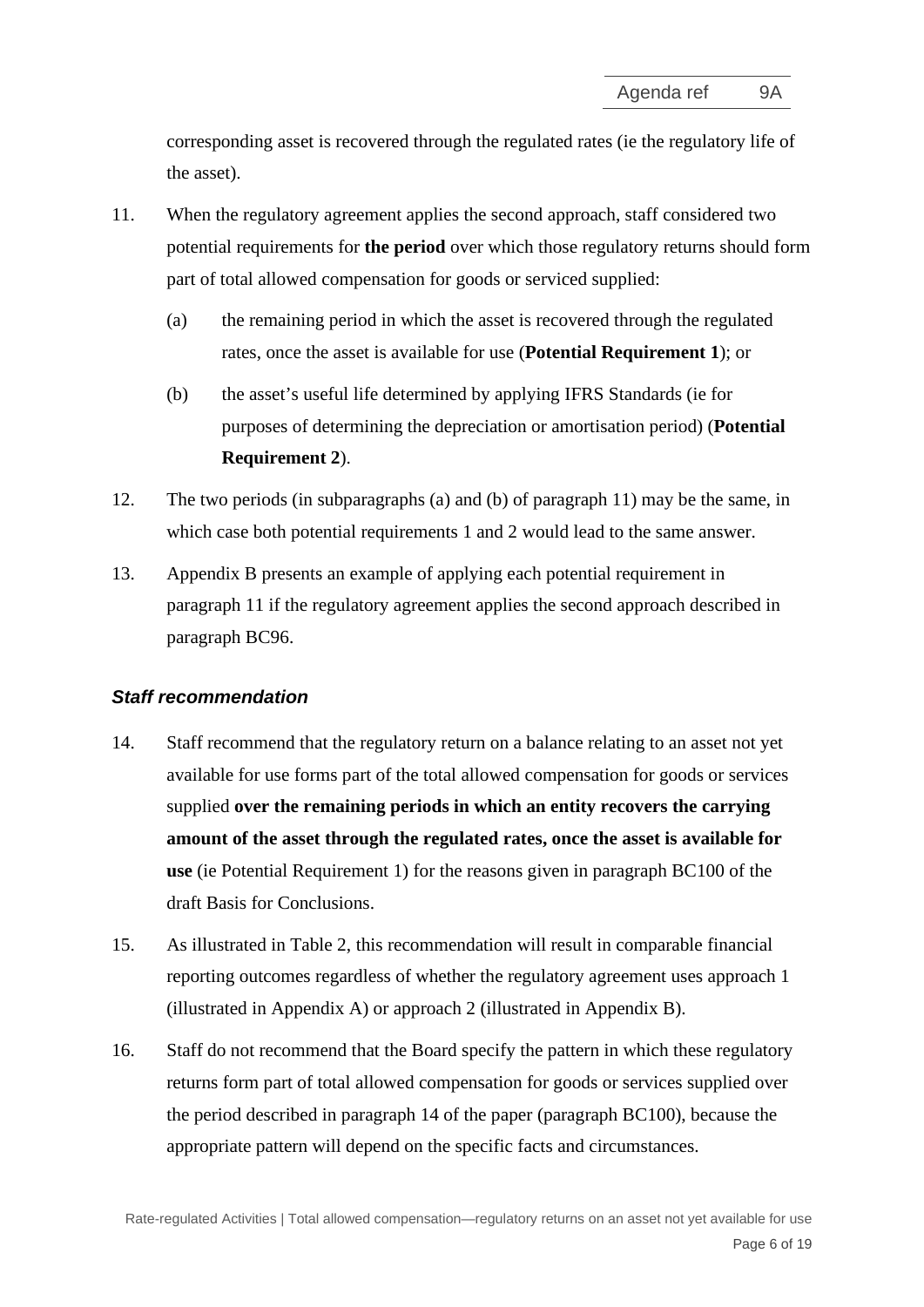| Table 2—Profit for two fact patterns using the potential requirements in paragraph 11 |                                 |                                   |                         |        |                |                   |              |  |
|---------------------------------------------------------------------------------------|---------------------------------|-----------------------------------|-------------------------|--------|----------------|-------------------|--------------|--|
| In CU                                                                                 | Year 1                          | Year <sub>2</sub>                 | Year <sub>3</sub>       | Year 4 | Year 5         | Year <sub>6</sub> | <b>Total</b> |  |
|                                                                                       | <b>Asset</b>                    |                                   |                         |        |                |                   |              |  |
|                                                                                       | not yet<br>available<br>for use |                                   | <b>IFRS Useful life</b> |        |                |                   |              |  |
|                                                                                       |                                 | <b>Regulatory recovery period</b> |                         |        |                |                   |              |  |
| Regulatory approach 1<br>(Appendix A)                                                 |                                 | 93                                | 70                      | 49     |                | ٠                 | 212          |  |
| Regulatory approach 2<br>(Appendix B)<br>Potential requirement 1                      |                                 |                                   |                         |        |                |                   |              |  |
| (Staff recommendation)                                                                |                                 | 87                                | 67                      | 46     | $\blacksquare$ | ٠                 | 200          |  |
| Potential requirement 2                                                               |                                 | 76                                | 56                      | 36     | 16             | 16                | 200          |  |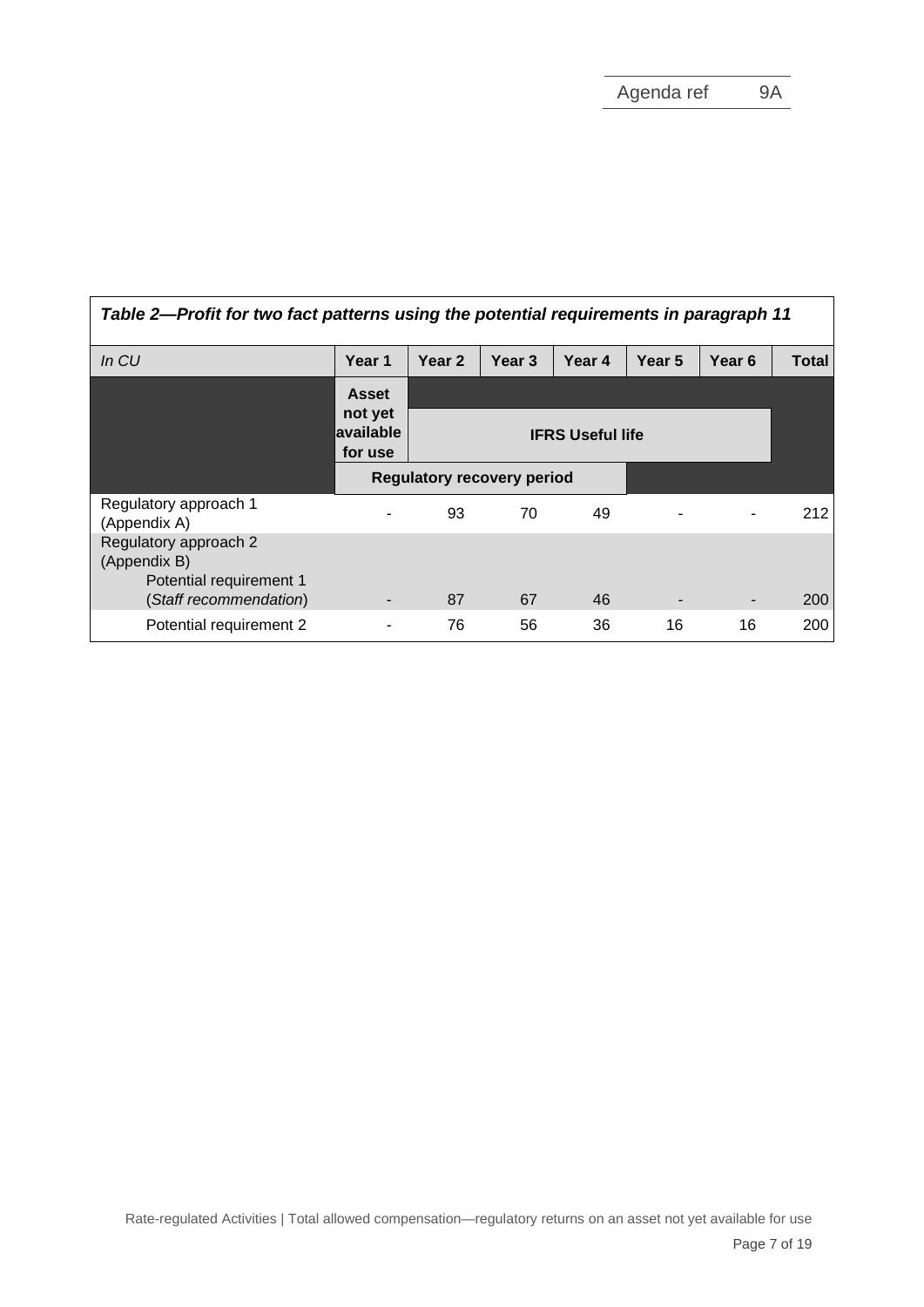# **Appendix A—Illustration of first approach in paragraph BC96(a) applied by the regulatory agreement (AFUDC)**

- A1. Entity A supplies goods or services to customers pursuant to a regulatory agreement.
- A2. At the beginning of Year 1, Entity A completed the construction of an item of plant that will be available for use in the supply of goods or services to customers from the start of Year 2. The cost of the item of plant both for regulatory purposes and as determined applying IAS 16 *Property, Plant and Equipment* was CU1,000. The asset is available for use on the first day of Year 2. Depreciation, determined in accordance with IAS 16, is recognised from that date over the asset's five-year useful life using the straight-line method (ie Years 2–6).
- A3. The regulatory agreement stipulates that Entity A shall add the construction costs into the 'regulatory capital base' as they are incurred and that Entity A is entitled to recover those costs evenly over four years, starting from the date when the costs are added into that base (ie Years 1–4). Therefore, the entity is entitled to recover part of its construction costs before the item of plant is available for use (ie in Year 1).
- A4. In addition, a regulatory return of 8% is provided on the unrecovered balance of the regulatory capital base at the beginning of each year, with:
	- (a) regulatory returns arising before the item of plant is available for use (ie in Year 1) to be added to the regulatory capital base and included in the regulated rates only once the item of plant is available for use and thereafter evenly over the same period as any unrecovered construction costs of the plant (ie Years 2–4); and
	- (b) regulatory returns arising when the item of plant is available for use included in the regulated rates as they arise.
- A5. Thus, the amounts to be included in the regulated rates to be charged to customers relating to the item of plant are: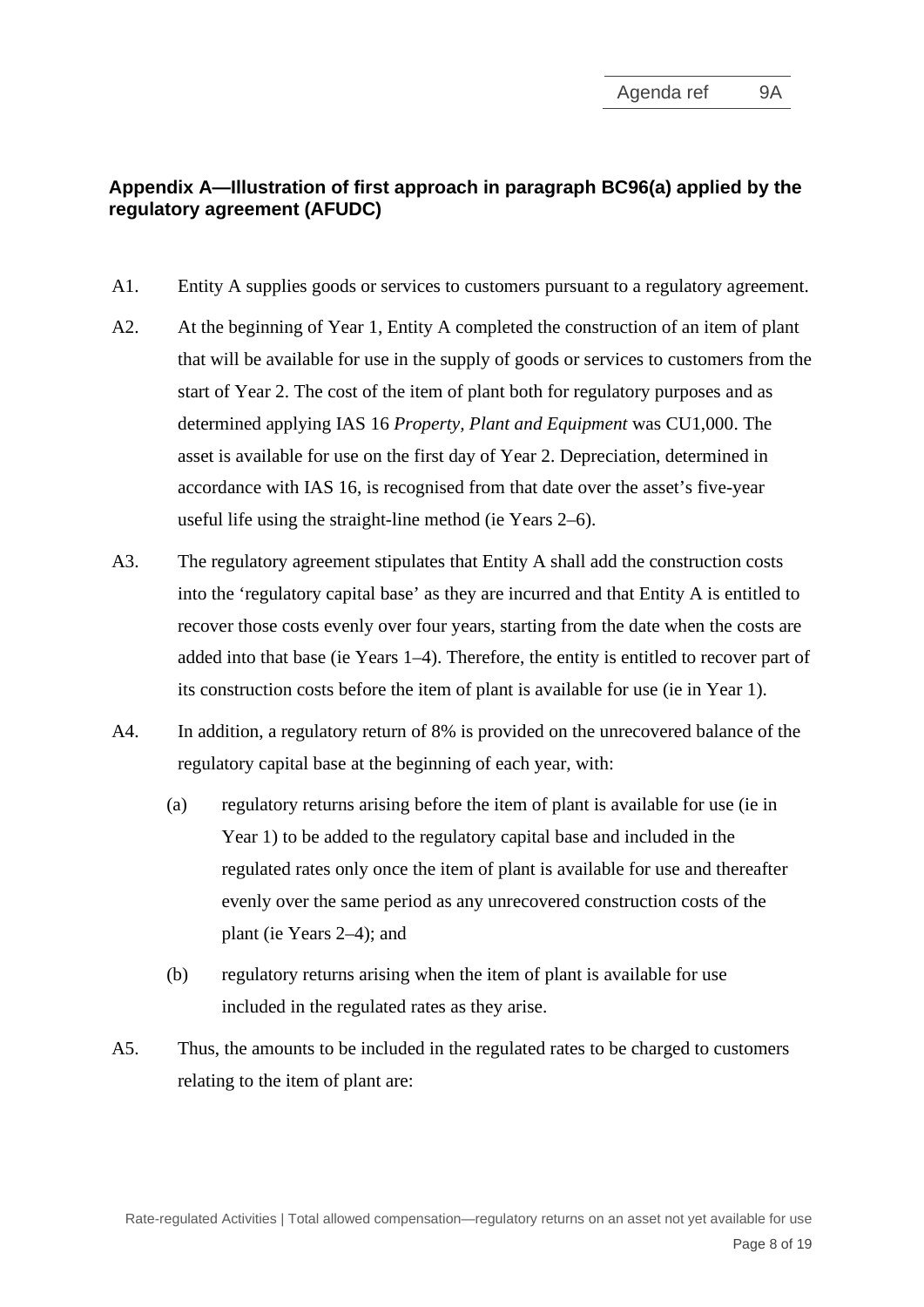| to customers relating to the item of plant constructed in Year 1        |                                    |                                 |        |        |          |  |  |  |  |  |
|-------------------------------------------------------------------------|------------------------------------|---------------------------------|--------|--------|----------|--|--|--|--|--|
|                                                                         | <b>Not</b><br>available<br>for use | Item of plant available for use |        |        |          |  |  |  |  |  |
| In CU                                                                   | Year 1                             | Year <sub>2</sub>               | Year 3 | Year 4 | Total    |  |  |  |  |  |
| Opening balance                                                         | 1,000                              | 830                             | 553    | 277    |          |  |  |  |  |  |
| Regulatory return                                                       | 80                                 | 66                              | 44     | 22     | 212      |  |  |  |  |  |
| Amounts expected to be<br>included in the regulated rates,<br>of which: | (250)                              | (343)                           | (320)  | (299)  | (1, 212) |  |  |  |  |  |
| Recovery of construction<br>costs (note (a))                            | (250)                              | (250)                           | (250)  | (250)  | (1,000)  |  |  |  |  |  |
| Regulatory return<br>(note(b))                                          |                                    | (93)                            | (70)   | (49)   | (212)    |  |  |  |  |  |
| <b>Closing balance</b>                                                  | 830                                | 553                             | 277    |        |          |  |  |  |  |  |

#### *Figure A1—Amounts included in the regulated rates to be charged to customers relating to the item of plant constructed in Year 1*

(a) Amounts expected to be included in the regulated rates in Year 1 are amounts expected to be charged to customers for goods or services supplied using other assets.

(b) Determined by the regulatory agreement as recovery of the CU80 regulatory return, accumulating during construction in Year 1, evenly over Years 2–4 plus the regulatory return amount on the unrecovered balance of the opening balance of the regulatory capital base both amounts Entity A is entitled to add in determining the regulated rates to be charged in the Years 2–4.

# *Application of proposed requirements (summarised in Table 1 in this paper)*

- A6. The total allowed compensation for Years 1–6 consists of:
	- (a) the amount that recovers allowable expenses recognised when supplying the goods or services—in this case the depreciation expense of CU200 per year recognised for the item of plant for Years 2–6.
	- (b) the regulatory return of 8%, which consists of the regulatory return in Figure A1. In accordance with the Board's tentative decisions summarised in Table 1, the regulatory return forms part of the total allowed compensation for goods or services supplied in the same year in which the regulatory agreement entitles the entity to add it in determining the regulated rates.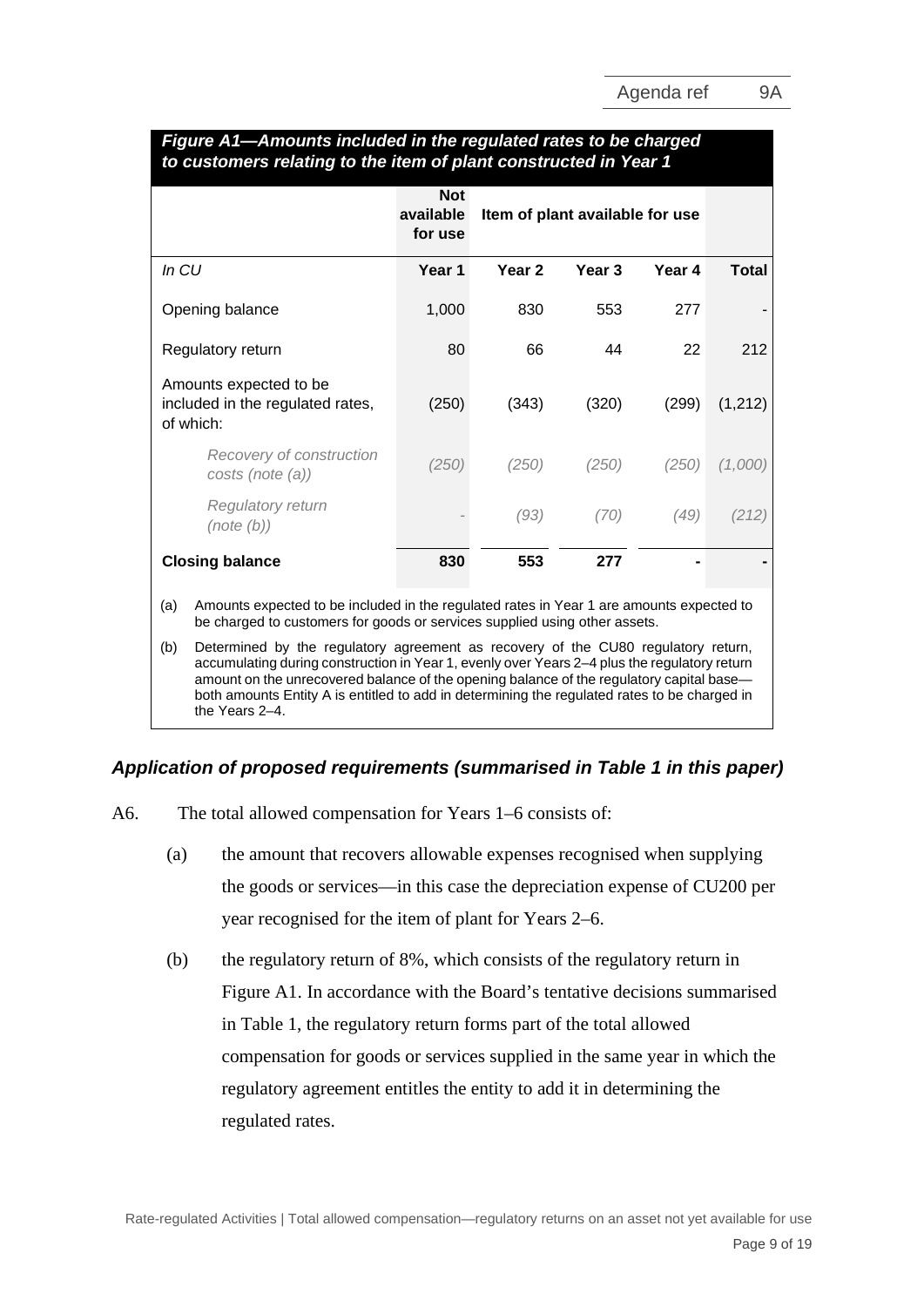| Figure A2—Total allowed compensation for goods or services supplied in Years 1–6 |        |                   |        |        |        |        |       |  |
|----------------------------------------------------------------------------------|--------|-------------------|--------|--------|--------|--------|-------|--|
| In CU                                                                            | Year 1 | Year <sub>2</sub> | Year 3 | Year 4 | Year 5 | Year 6 | Total |  |
| Allowable expenses -<br>depreciation expense                                     |        | 200               | 200    | 200    | 200    | 200    | 1,000 |  |
| Regulatory return                                                                |        | 93                | 70     | 49     |        |        | 212   |  |
| <b>Total allowed compensation</b>                                                |        | 293               | 270    | 249    | 200    | 200    | 1,212 |  |
| Revenue                                                                          | 250    | 343               | 320    | 299    |        | ٠      | 1,212 |  |
| <b>Regulatory income</b><br>(regulatory expense)                                 | (250)  | (50)              | (50)   | (50)   | 200    | 200    |       |  |

| Figure A3-Profit for Years 1-6                        |        |                   |                   |        |                |                   |         |  |  |
|-------------------------------------------------------|--------|-------------------|-------------------|--------|----------------|-------------------|---------|--|--|
| In CU                                                 | Year 1 | Year <sub>2</sub> | Year <sub>3</sub> | Year 4 | Year 5         | Year <sub>6</sub> | Total   |  |  |
| Revenue                                               | 250    | 343               | 320               | 299    |                | ۰                 | 1,212   |  |  |
| Regulatory income (regulatory<br>expense) (Figure A5) | (250)  | (50)              | (50)              | (50)   | 200            | 200               |         |  |  |
|                                                       | ۰      | 293               | 270               | 249    | 200            | 200               | 1,212   |  |  |
| Depreciation                                          | ۰.     | (200)             | (200)             | (200)  | (200)          | (200)             | (1,000) |  |  |
| <b>Profit</b>                                         | ٠      | 93                | 70                | 49     | $\blacksquare$ | $\blacksquare$    | 212     |  |  |

A7. The profit in Years 1–6 equals the regulatory return on the regulatory capital base that the regulatory agreement entitles the entity to charge to customers when supplying goods or services during these years, consisting of the following components: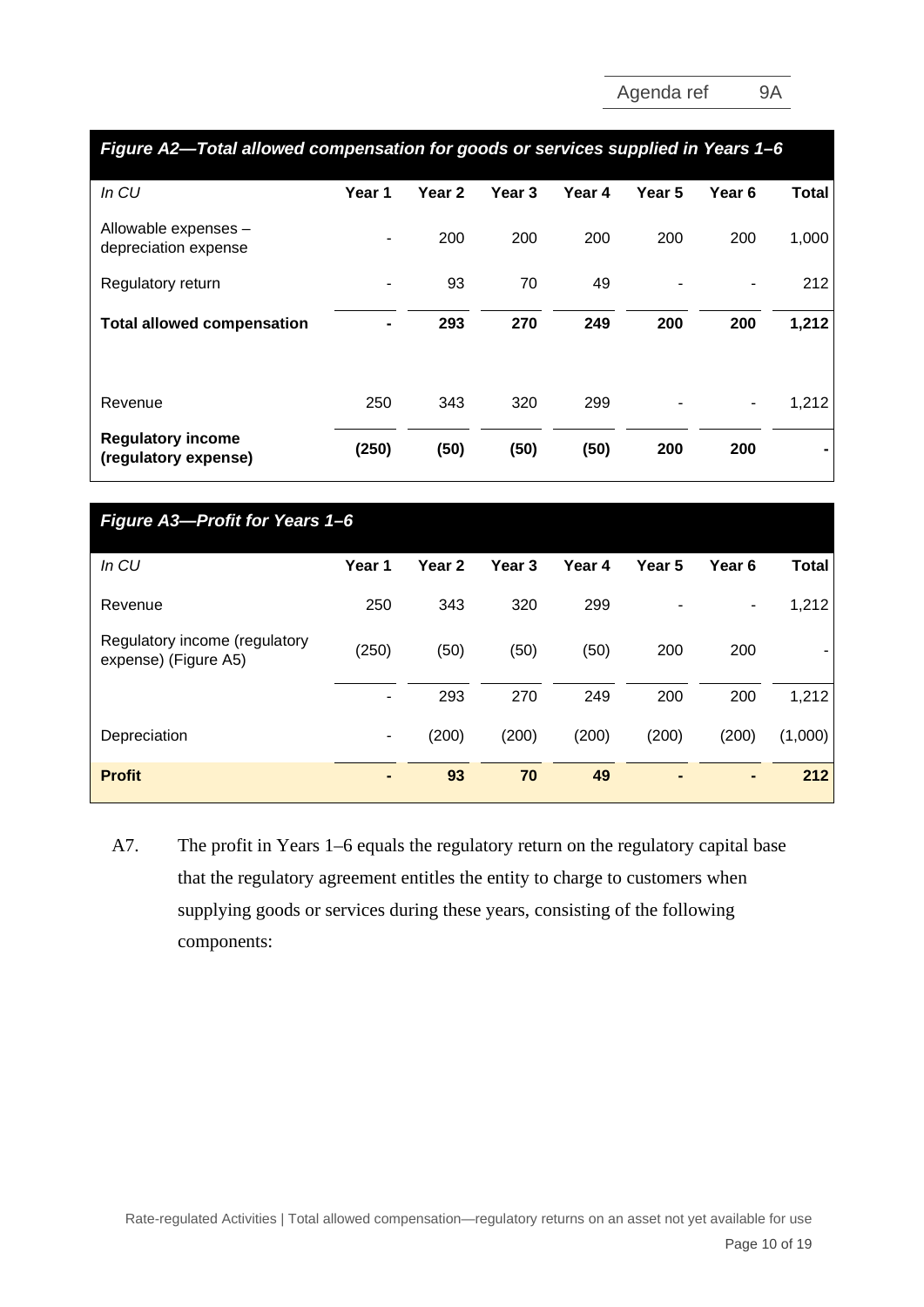| Figure A4-Composition of profit for Years 1-6                                                              |        |                   |        |        |        |                   |       |  |
|------------------------------------------------------------------------------------------------------------|--------|-------------------|--------|--------|--------|-------------------|-------|--|
| In $CU$                                                                                                    | Year 1 | Year <sub>2</sub> | Year 3 | Year 4 | Year 5 | Year <sub>6</sub> | Total |  |
| Regulatory return on the<br>regulatory capital base before<br>deducting regulatory liability<br>(note (a)) |        | 86                | 68     | 50     | 32     | 16                | 252   |  |
| Regulatory interest expense<br>(Figure A5)                                                                 |        | (20)              | (24)   | (28)   | (32)   | (16)              | (120) |  |
|                                                                                                            |        | 66                | 44     | 22     |        |                   | 132   |  |
| Regulatory agreement applies<br>first approach in paragraph<br>BC96 (note (b))                             |        | 27                | 26     | 27     |        |                   | 80    |  |
|                                                                                                            |        | 93                | 70     | 49     |        |                   | 212   |  |

(a) Represents the regulatory return the entity would have earned had the regulatory agreement required the item of plant to be recovered through the regulated rates to be charged to customers over the asset's five-year useful life considering an initial cost of CU1,080 (construction costs of CU1,000 plus CU80 of regulatory returns Entity A is entitled to for Year 1).

(b) That is, the regulatory agreement specifies that the regulatory returns which accumulate during the construction period can be recovered evenly through the regulated rates to be charged to customers only when the asset is available for use (in this case on a straight-line basis over Years 2–4).

| Figure A5–Reconciliation of carrying amount of regulatory liability |        |        |                   |        |        |        |  |  |  |  |
|---------------------------------------------------------------------|--------|--------|-------------------|--------|--------|--------|--|--|--|--|
| In CU                                                               | Year 1 | Year 2 | Year <sub>3</sub> | Year 4 | Year 5 | Year 6 |  |  |  |  |
| Opening carrying amount (1)                                         |        | 250    | 300               | 350    | 400    | 200    |  |  |  |  |
| Amount recognised (note (a))                                        | 250    | 50     | 50                | 50     |        |        |  |  |  |  |
| Regulatory interest expense                                         |        | 20     | 24                | 28     | 32     | 16     |  |  |  |  |
| Fulfilment (note (b))                                               |        | (20)   | (24)              | (28)   | (232)  | (216)  |  |  |  |  |
| Subtotal: Regulatory expense<br>(regulatory income) (2)             | 250    | 50     | 50                | 50     | (200)  | (200)  |  |  |  |  |
| <b>Closing carrying amount</b><br>$+2)$<br>(1                       | 250    | 300    | 350               | 400    | 200    |        |  |  |  |  |

(a) CU250 charged to customers in Year 1 creates a regulatory liability. There are further additions to the regulatory liability in Years 2–4 resulting from the increasing amount of Entity A's obligation to deduct an amount in determining the regulated rates to be charged to customers in future years (Years 5–6).

(b) The amount fulfilled in the year is an amount relating to depreciation expense already recovered in earlier years (nil in Years 2–4; CU200 in each of the Years 5–6), plus the regulatory interest expense for that year.

Rate-regulated Activities | Total allowed compensation—regulatory returns on an asset not yet available for use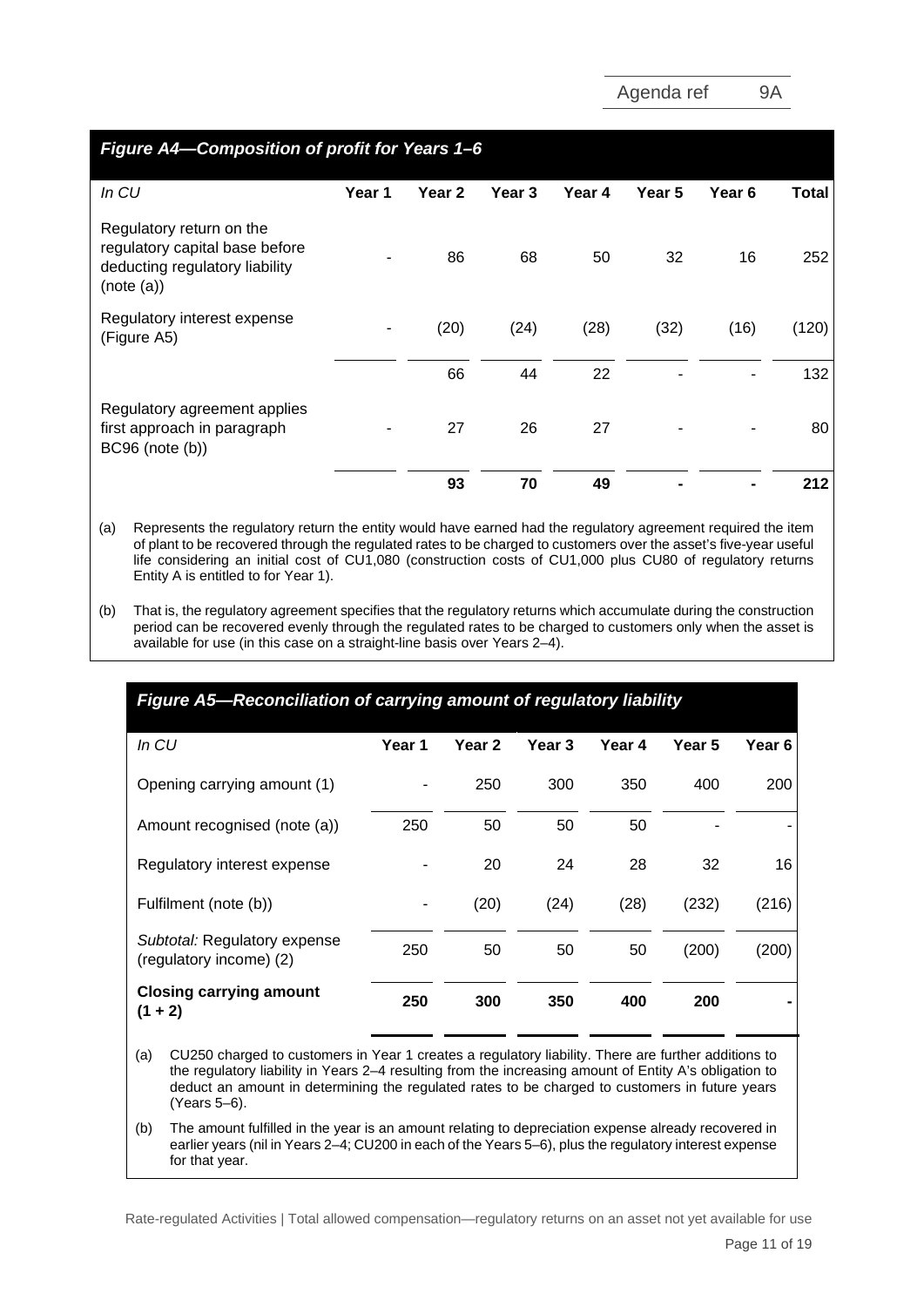## **Appendix B—Illustration of the potential requirements in paragraph 11 when a regulatory agreement applies the second approach in paragraph BC96**

- B1. Assume the same fact pattern as Appendix A, except that the regulatory agreement specifies that the regulatory returns to which Entity A is entitled for Year 1 can be included in the regulated rates to be charged to customers in that same period (ie applying the second regulatory approach in paragraph BC96).
- B2. Thus, the amounts to be included in the regulated rates to be charged to customers relating to the item of plant are:

| Figure B1—Amounts included in the regulated rates to be charged to<br>customers relating to the item of plant constructed in Year 1 |                                    |                                 |        |        |         |  |  |  |  |  |  |
|-------------------------------------------------------------------------------------------------------------------------------------|------------------------------------|---------------------------------|--------|--------|---------|--|--|--|--|--|--|
|                                                                                                                                     | <b>Not</b><br>available<br>for use | Item of plant available for use |        |        |         |  |  |  |  |  |  |
| In <i>CU</i>                                                                                                                        | Year 1                             | Year <sub>2</sub>               | Year 3 | Year 4 | Total   |  |  |  |  |  |  |
| Opening balance                                                                                                                     | 1,000                              | 750                             | 500    | 250    |         |  |  |  |  |  |  |
| Regulatory return                                                                                                                   | 80                                 | 60                              | 40     | 20     | 200     |  |  |  |  |  |  |
| Amounts expected to be<br>included in the regulated rates,<br>of which (notes (a) and (b)):                                         | (330)                              | (310)                           | (290)  | (270)  | (1,200) |  |  |  |  |  |  |
| Recovery of construction<br>costs                                                                                                   | (250)                              | (250)                           | (250)  | (250)  | (1,000) |  |  |  |  |  |  |
| <b>Regulatory return</b>                                                                                                            | (80)                               | (60)                            | (40)   | (20)   | (200)   |  |  |  |  |  |  |
| <b>Closing balance</b>                                                                                                              | 750                                | 500                             | 250    |        |         |  |  |  |  |  |  |

(a) Amounts expected to be included in the regulated rates in Year 1 are amounts expected to be charged to customers for goods or services supplied using other assets.

(b) Calculated as the sum of the CU250 per year recovery of the cost of the item of plant plus the regulatory return for the year.

(c) The total regulatory return of CU200 is less than the regulatory return of CU212 in the example in Appendix A (Figure A1) because the regulatory agreement applies the second regulatory approach in paragraph BC96(b). The additional CU12 arises in the example in Appendix A because of a compounding effect arising from the later recovery of returns for Year 1, as shown in Figure B4. The accounting does not cause or affect that difference.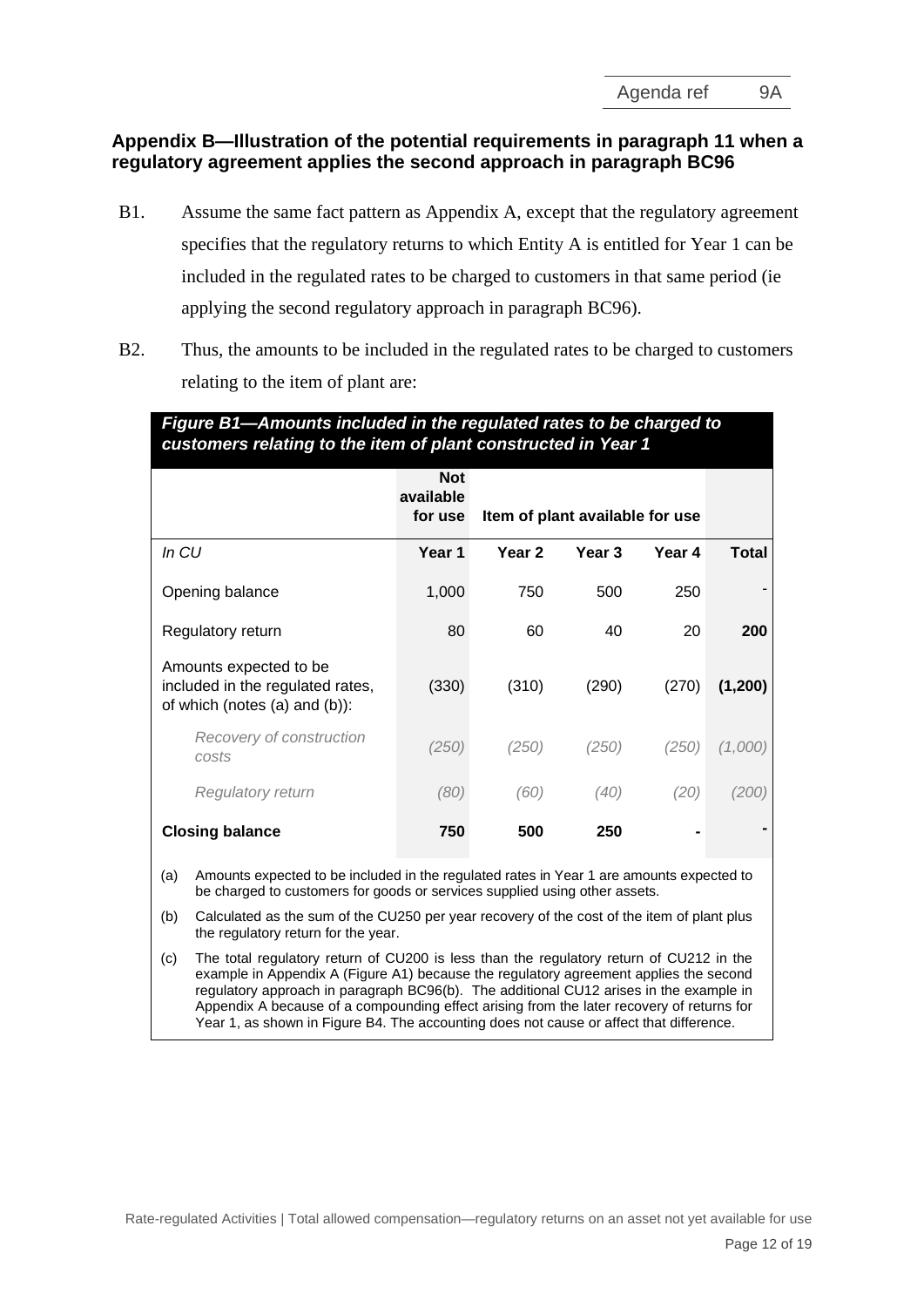# *Application of potential requirements in paragraph 11*

# **Potential Requirement 1—the remaining period in which the asset is recovered through the regulated rates once the asset is available for use**

- <span id="page-12-1"></span><span id="page-12-0"></span>B3. Applying Potential Requirement 1, the total allowed compensation for goods or services supplied in each of Years 1–6 is made up of:
	- (a) the amount that recovers allowable expenses incurred in in that year supplying the goods or services—in this case the depreciation expense of CU200 per year recognised for the item of plant for Years 2–6.
	- (b) the regulatory return of 8%. This regulatory return forms part of the total allowed compensation for goods or services supplied in the same year in which the regulatory agreement entitles the entity to add it in determining the regulated rates, except for the return that was provided in Year 1, when the asset was not yet available for use, as discussed in paragraph [B3](#page-12-0)[\(c\).](#page-12-1)
	- (c) the regulatory return included in the regulated rates during the period when the asset is not yet available for use (Year 1). In accordance with the Board's tentative decisions summarised in Table 1, that regulatory return forms part of the total allowed compensation for goods or services supplied only once the asset is available for use and – by applying **Potential Requirement 1** – over the remaining periods in which the asset is recovered through the regulated rates (that is Years 2–4).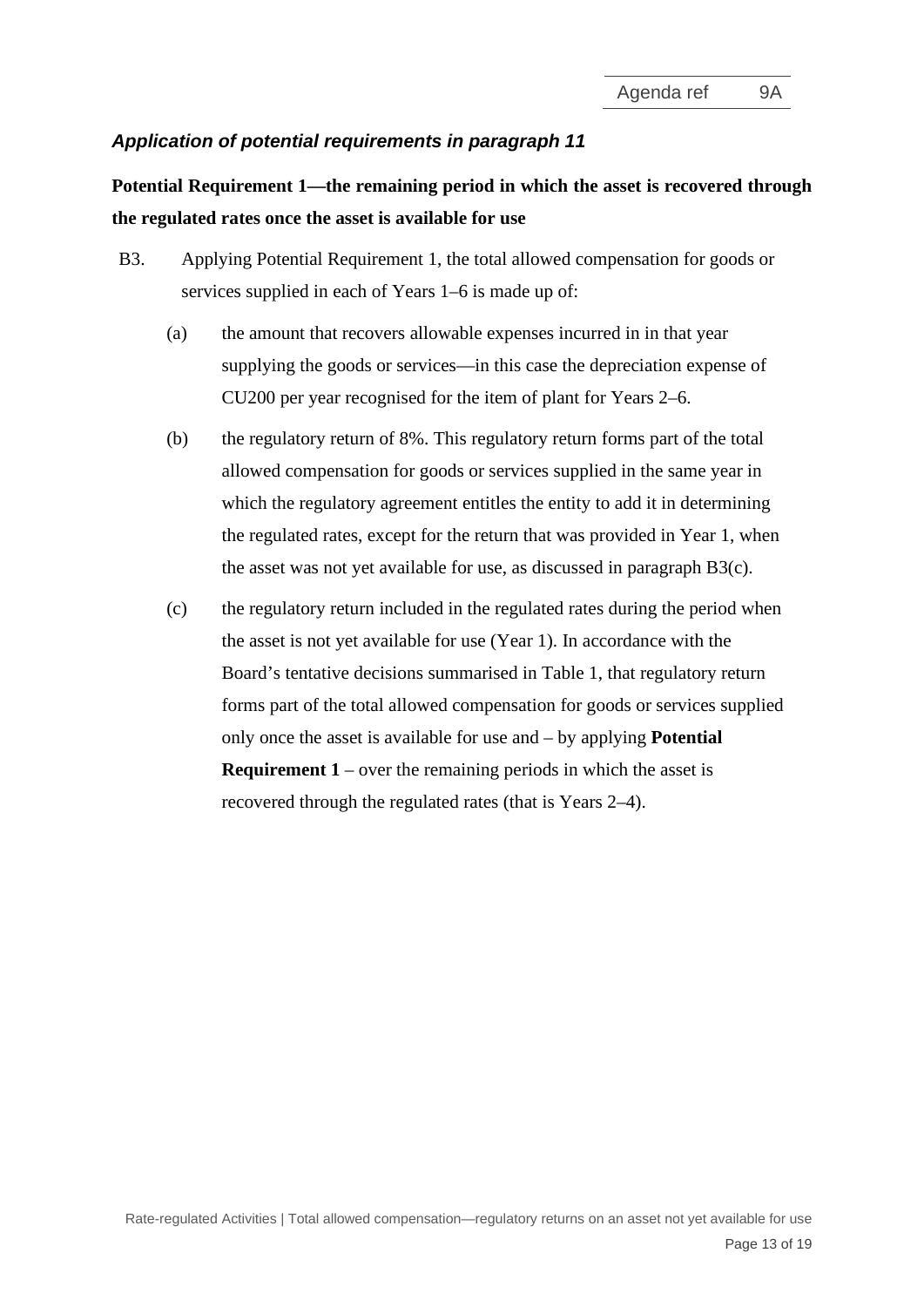| Figure B2-Total allowed compensation for goods or services supplied in Years 1-6<br>(Potential Requirement 1) |        |                   |        |        |        |        |       |
|---------------------------------------------------------------------------------------------------------------|--------|-------------------|--------|--------|--------|--------|-------|
| In CU                                                                                                         | Year 1 | Year <sub>2</sub> | Year 3 | Year 4 | Year 5 | Year 6 | Total |
| Allowable expenses -<br>depreciation expense                                                                  |        | 200               | 200    | 200    | 200    | 200    | 1,000 |
| Regulatory return                                                                                             | 80     | 60                | 40     | 20     |        |        | 200   |
| Regulatory return before the<br>asset is available for use -<br><b>Potential Requirement 1</b>                | (80)   | 27                | 27     | 26     |        |        |       |
| <b>Total allowed compensation</b>                                                                             |        | 287               | 267    | 246    | 200    | 200    | 1,200 |
| Revenue                                                                                                       | 330    | 310               | 290    | 270    |        |        | 1,200 |
| <b>Regulatory income</b><br>(regulatory expense)                                                              | (330)  | (23)              | (23)   | (24)   | 200    | 200    |       |

| Figure B3-Profit for Years 1-6 (Potential Requirement 1) |        |                   |                   |        |        |        |              |  |  |
|----------------------------------------------------------|--------|-------------------|-------------------|--------|--------|--------|--------------|--|--|
| In CU                                                    | Year 1 | Year <sub>2</sub> | Year <sub>3</sub> | Year 4 | Year 5 | Year 6 | <b>Total</b> |  |  |
| Revenue                                                  | 330    | 310               | 290               | 270    |        | ۰      | 1,200        |  |  |
| Regulatory income (regulatory<br>expense) (Figure B5)    | (330)  | (23)              | (23)              | (24)   | 200    | 200    |              |  |  |
|                                                          | ٠      | 287               | 267               | 246    | 200    | 200    | 1,200        |  |  |
| Depreciation                                             | ۰      | (200)             | (200)             | (200)  | (200)  | (200)  | (1,000)      |  |  |
| <b>Profit</b>                                            |        | 87                | 67                | 46     |        | ٠      | 200          |  |  |

B4. The profit in Years 1–6 equals the regulatory return on the regulatory capital base that the regulatory agreement entitles the entity to charge when supplying goods or services during these years, after applying Potential Requirement 1 to the regulatory return recognised in revenue in Year 1: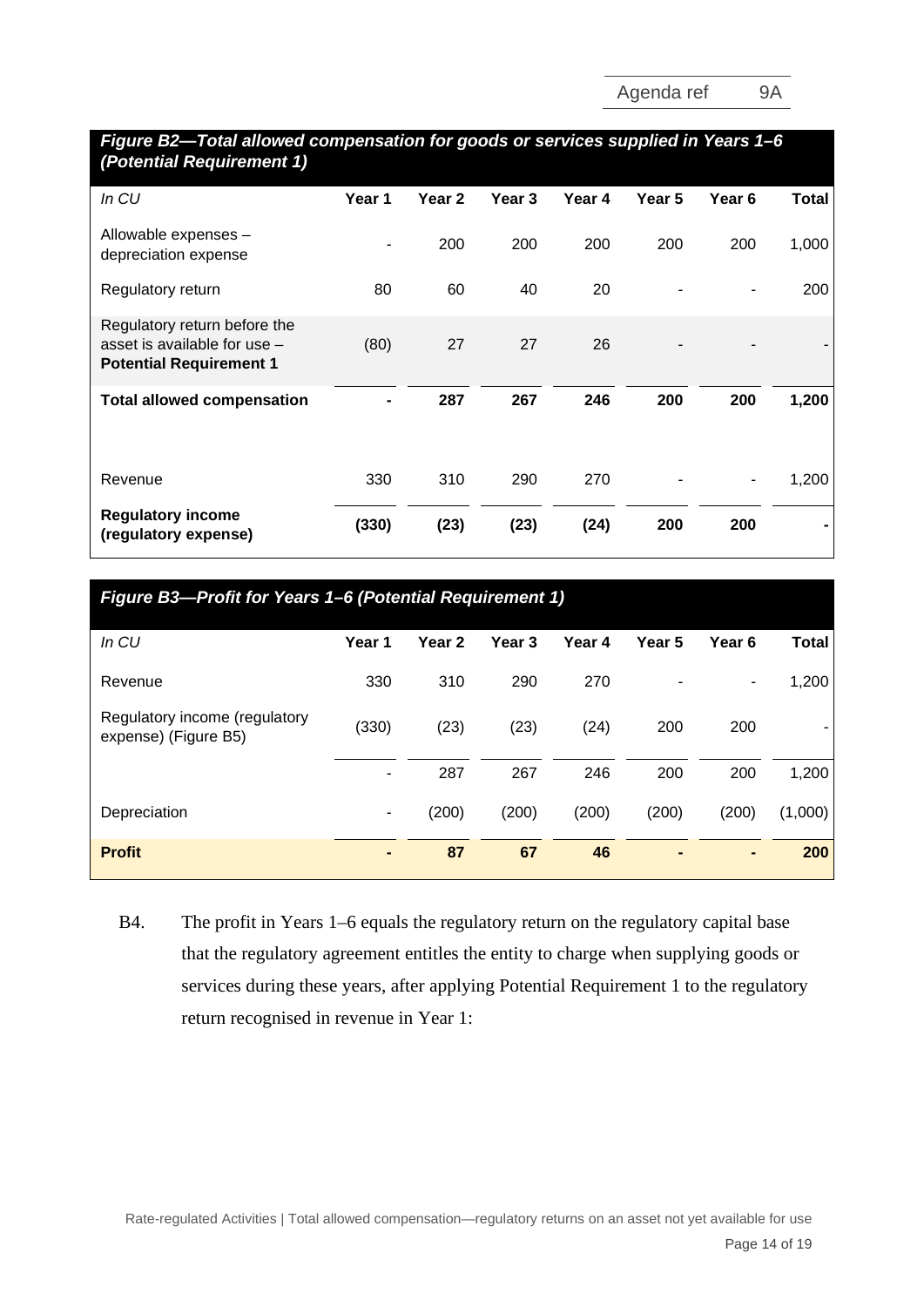| Figure B4-Composition of profit for Years 1-6 (Potential Requirement 1)                          |        |                   |        |        |        |                   |       |
|--------------------------------------------------------------------------------------------------|--------|-------------------|--------|--------|--------|-------------------|-------|
| In <sub>CU</sub>                                                                                 | Year 1 | Year <sub>2</sub> | Year 3 | Year 4 | Year 5 | Year <sub>6</sub> | Total |
| Regulatory return applied to<br>IAS 16 carrying amount<br>(note (a))                             | 80     | 80                | 64     | 48     | 32     | 16                | 320   |
| Regulatory return on the CU80<br>regulatory return from before<br>the asset is available for use |        | 6                 | 4      | 2      |        |                   | 12    |
| Regulatory interest expense<br>(Figure B5)                                                       |        | (26)              | (28)   | (30)   | (32)   | (16)              | (132) |
|                                                                                                  | 80     | 60                | 40     | 20     |        |                   | 200   |
| Regulatory return before the<br>asset is available for use -<br><b>Potential Requirement 1</b>   | (80)   | 27                | 27     | 26     |        |                   |       |
|                                                                                                  |        | 87                | 67     | 46     |        |                   | 200   |
|                                                                                                  |        |                   |        |        |        |                   |       |

(a) Represents the regulatory return the entity would have earned considering an initial cost of CU1,000 had the regulatory agreement required the item of plant to be recovered through the regulated rates to be charged to customers over the asset's five-year useful life.

# *Figure B5—Reconciliation of carrying amount of regulatory liability (Potential Requirement 1)*

| In CU                                                   | Year 1 | Year 2 | Year 3 | Year 4 | Year 5 | Year 6 |
|---------------------------------------------------------|--------|--------|--------|--------|--------|--------|
| Opening carrying amount (1)                             |        | 330    | 353    | 376    | 400    | 200    |
| Amount recognised (notes (a)<br>and $(b)$ )             | 330    | 23     | 23     | 24     |        |        |
| Regulatory interest expense                             |        | 26     | 28     | 30     | 32     | 16     |
| Fulfilment (note (c))                                   |        | (26)   | (28)   | (30)   | (232)  | (216)  |
| Subtotal: Regulatory expense<br>(regulatory income) (2) | 330    | 23     | 23     | 24     | (200)  | (200)  |
| <b>Closing carrying amount</b><br>$(1 + 2)$             | 330    | 353    | 376    | 400    | 200    |        |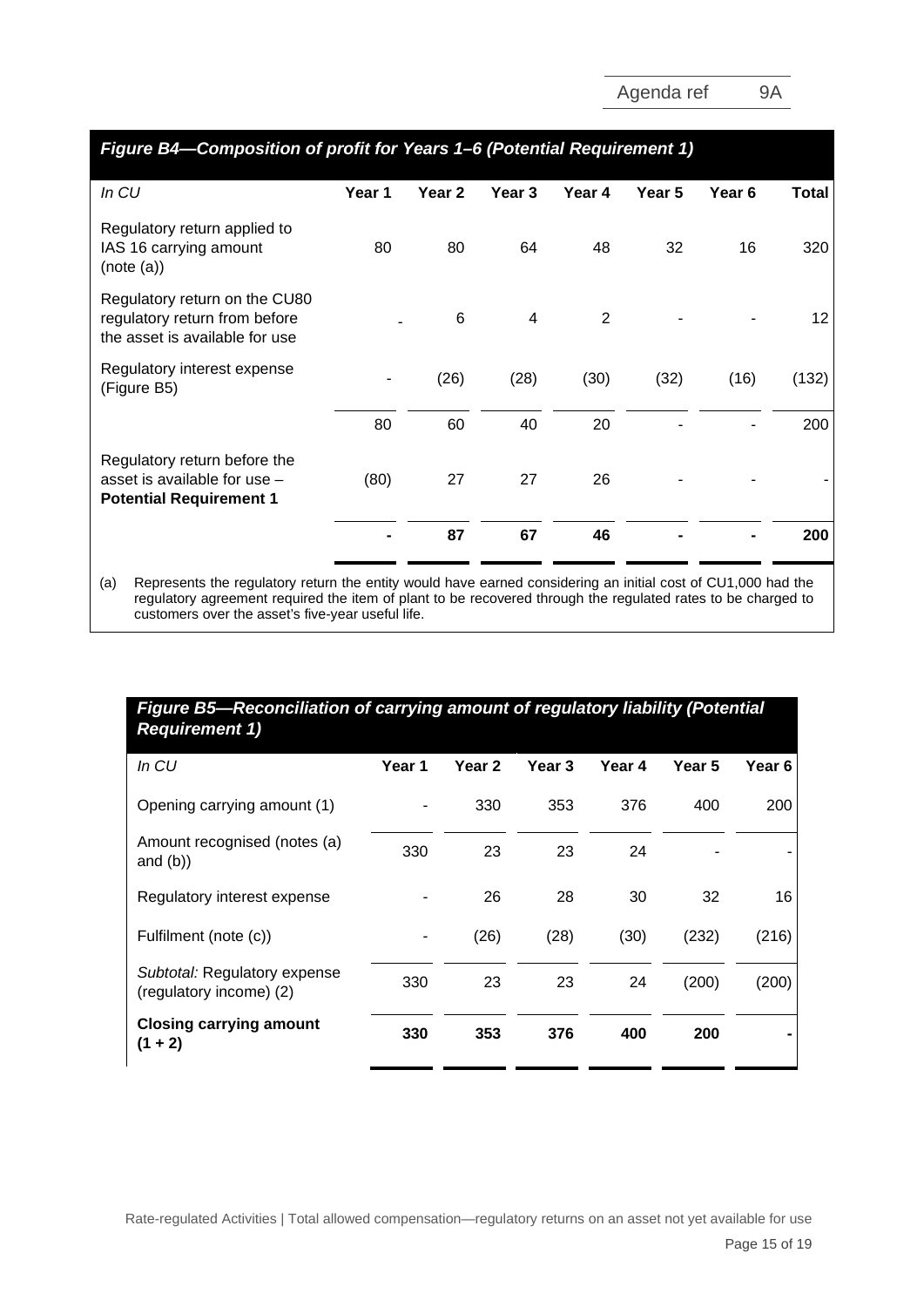- (a) Initial recognition of a regulatory liability of CU330 in Year 1 results from CU80 regulatory return plus CU250 for the cost of the item of plant, both amounts recognised in revenue as they had been charged to customers through the regulated rates in Year 1. Amounts recognised in each of Years 2–4 include CU50 resulting from recognising revenue of CU250 per year when the depreciation expense forming part of the total allowed compensation for goods or services supplied in those years is only CU200, less the amounts discussed in note (b). These amounts recognised for regulatory liability during Years 1–4 will provide part of the total allowed compensation for goods or services to be supplied during Years 5–6 when the item of plant is available for use, however no further amounts will be charged because the item of plant will have been fully recovered.
- (b) Under **Potential Requirement 1**, the CU80 regulatory return charged in Year 1 forms part of total allowed compensation for goods or services supplied over the remaining periods in which the asset is recovered through the regulated rates (that is Years 2–4). Thus, measurement of the regulatory liability described in (a) is reduced by CU27, CU27 and CU26 in Years 2–4.
- (c) The amount fulfilled in each of Years 2–4 is the regulatory interest expense for the year because the effect of the regulatory agreement is that it is deducted in determining the regulatory rates for goods or services supplied to customers in the same year. The amount fulfilled in each of Years 5 and 6 includes both the regulatory interest expense for the year and CU200 because the revenue of CU250 recognised in Year 1, and a further CU50 in each of Years 2–4, provides part of total allowed compensation for goods or services supplied in Years 5 and 6.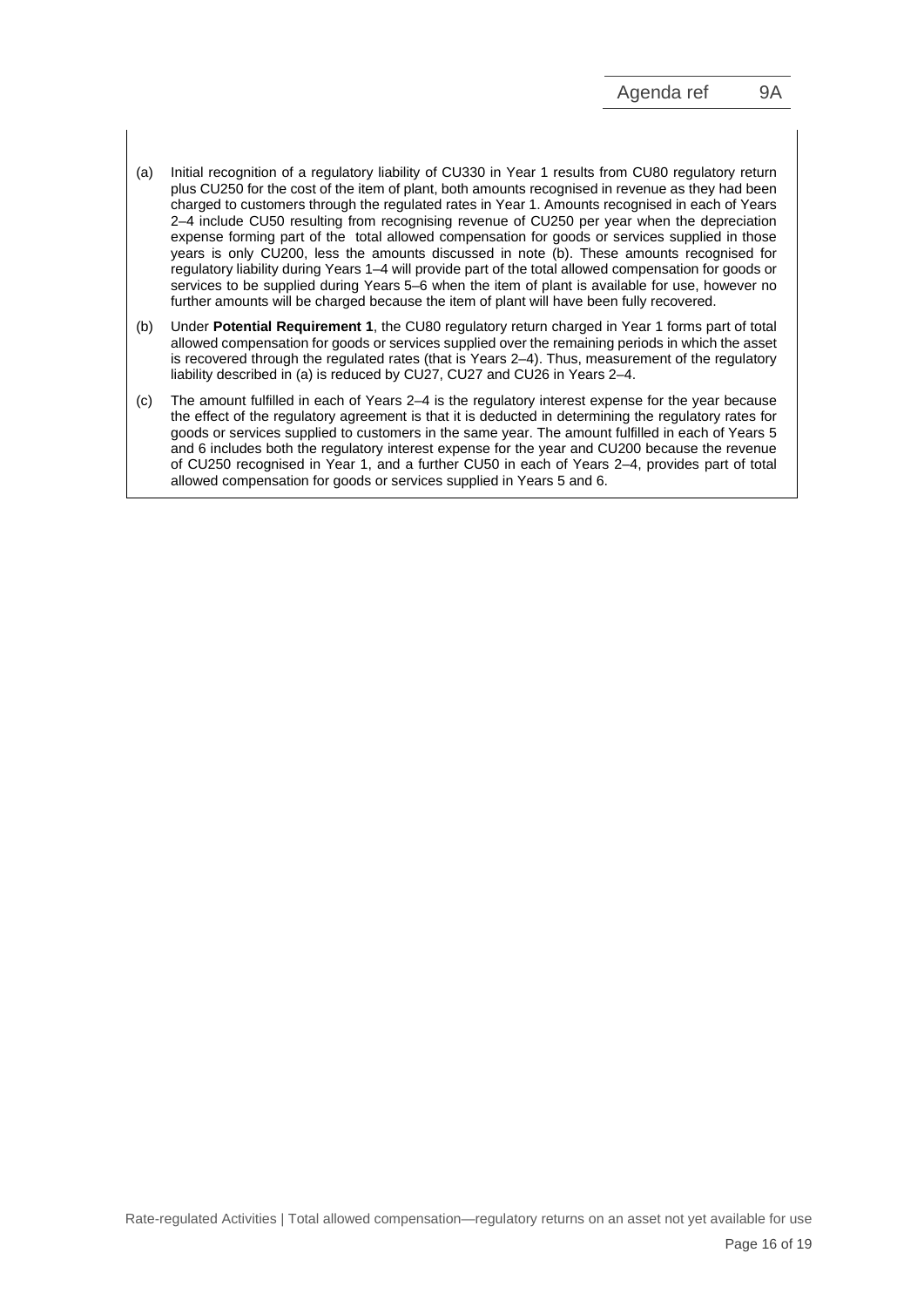### **Potential Requirement 2—the useful life of the asset as determined for IFRS purposes**

B5. The total allowed compensation for goods or services supplied in Years 1–6 is determined in the same way as under Potential Requirement 1, except for the regulatory return included in the regulated rates during the period when the item of plant was not yet available for use (Year 1), which instead forms part of the total allowed compensation over the useful life of the asset (that is Years 2–6) by applying **Potential Requirement 2**.

*Figure B6—Total allowed compensation for goods or services supplied in Years 1–6 (Potential Requirement 2)*

| In CU                                                                                            | Year 1 | Year 2 | Year 3 | Year 4 | Year 5 | Year <sub>6</sub> | Total |
|--------------------------------------------------------------------------------------------------|--------|--------|--------|--------|--------|-------------------|-------|
| Allowable expenses -<br>depreciation expense                                                     |        | 200    | 200    | 200    | 200    | 200               | 1,000 |
| Regulatory return                                                                                | 80     | 60     | 40     | 20     |        |                   | 200   |
| Regulatory return before the<br>asset is available for use $-$<br><b>Potential Requirement 2</b> | (80)   | 16     | 16     | 16     | 16     | 16                |       |
| <b>Total allowed compensation</b>                                                                |        | 276    | 256    | 236    | 216    | 216               | 1,200 |
| Revenue                                                                                          | 330    | 310    | 290    | 270    |        | ۰                 | 1,200 |
| <b>Regulatory income</b><br>(regulatory expense)                                                 | (330)  | (34)   | (34)   | (34)   | 216    | 216               |       |

| Figure B7-Profit for Years 1-6 (Potential Requirement 2) |        |                   |        |        |        |                   |              |  |  |
|----------------------------------------------------------|--------|-------------------|--------|--------|--------|-------------------|--------------|--|--|
| In CU                                                    | Year 1 | Year <sub>2</sub> | Year 3 | Year 4 | Year 5 | Year <sub>6</sub> | <b>Total</b> |  |  |
| Revenue                                                  | 330    | 310               | 290    | 270    |        | ٠                 | 1,200        |  |  |
| Regulatory income (regulatory<br>expense) (Figure B9)    | (330)  | (34)              | (34)   | (34)   | 216    | 216               |              |  |  |
|                                                          |        | 276               | 256    | 236    | 216    | 216               | 1,200        |  |  |
| Depreciation                                             | ۰      | (200)             | (200)  | (200)  | (200)  | (200)             | (1,000)      |  |  |
| <b>Profit</b>                                            |        | 76                | 56     | 36     | 16     | 16                | 200          |  |  |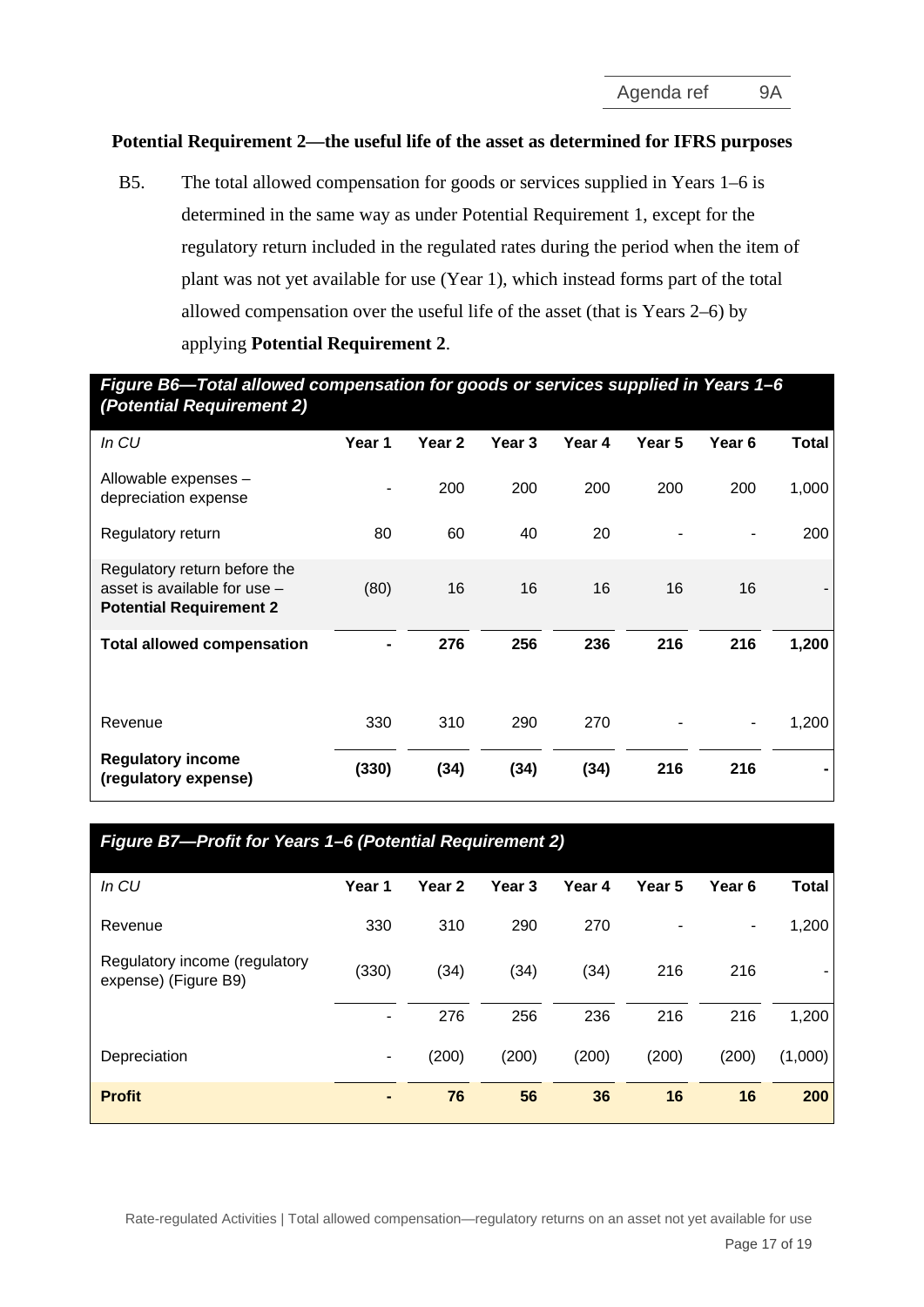B6. The profit in Years 1–6 equals the regulatory return on the regulatory capital base that the regulatory agreement entitles the entity to charge when supplying goods or services during these years, after applying Potential Requirement 2 to the regulatory return recognised in revenue in Year 1:

| Figure B8—Composition of profit for Years 1–6 (Potential Requirement 2)                          |        |                   |        |                |        |                   |              |  |
|--------------------------------------------------------------------------------------------------|--------|-------------------|--------|----------------|--------|-------------------|--------------|--|
| In CU                                                                                            | Year 1 | Year <sub>2</sub> | Year 3 | Year 4         | Year 5 | Year <sub>6</sub> | <b>Total</b> |  |
| Regulatory return applied to<br>IAS 16 carrying amount<br>(note (a))                             | 80     | 80                | 64     | 48             | 32     | 16                | 320          |  |
| Regulatory return on the CU80<br>regulatory return from before<br>the asset is available for use |        | 6                 | 5      | $\overline{4}$ | 3      | 1                 | 19           |  |
| Regulatory interest expense<br>(Figure B9)                                                       |        | (26)              | (29)   | (32)           | (35)   | (17)              | (139)        |  |
|                                                                                                  | 80     | 60                | 40     | 20             |        |                   | 200          |  |
| Regulatory return before the<br>asset is available for use -<br><b>Potential Requirement 2</b>   | (80)   | 16                | 16     | 16             | 16     | 16                |              |  |
|                                                                                                  |        | 76                | 56     | 36             | 16     | 16                | 200          |  |

(a) Represents the regulatory return the entity would have earned had the regulatory agreement required the item of plant to be recovered through the regulated rates charged to customers over the asset's five-year useful life.

# *Figure B9—Reconciliation of carrying amount of regulatory liability (Potential Requirement 2)*

| In CU                                                   | Year 1 | Year 2 | Year 3 | Year 4 | Year 5 | Year 6 |
|---------------------------------------------------------|--------|--------|--------|--------|--------|--------|
| Opening carrying amount (1)                             |        | 330    | 364    | 398    | 432    | 216    |
| Amount recognised (notes (a)<br>and $(b)$ )             | 330    | 34     | 34     | 34     |        |        |
| Regulatory interest expense                             |        | 26     | 29     | 32     | 35     | 17     |
| Fulfilment (note (c))                                   | ٠      | (26)   | (29)   | (32)   | (251)  | (233)  |
| Subtotal: Regulatory expense<br>(regulatory income) (2) | 330    | 34     | 34     | 34     | (216)  | (216)  |
| <b>Closing carrying amount</b><br>$(1 + 2)$             | 330    | 364    | 398    | 432    | 216    |        |
|                                                         |        |        |        |        |        |        |

Rate-regulated Activities | Total allowed compensation—regulatory returns on an asset not yet available for use